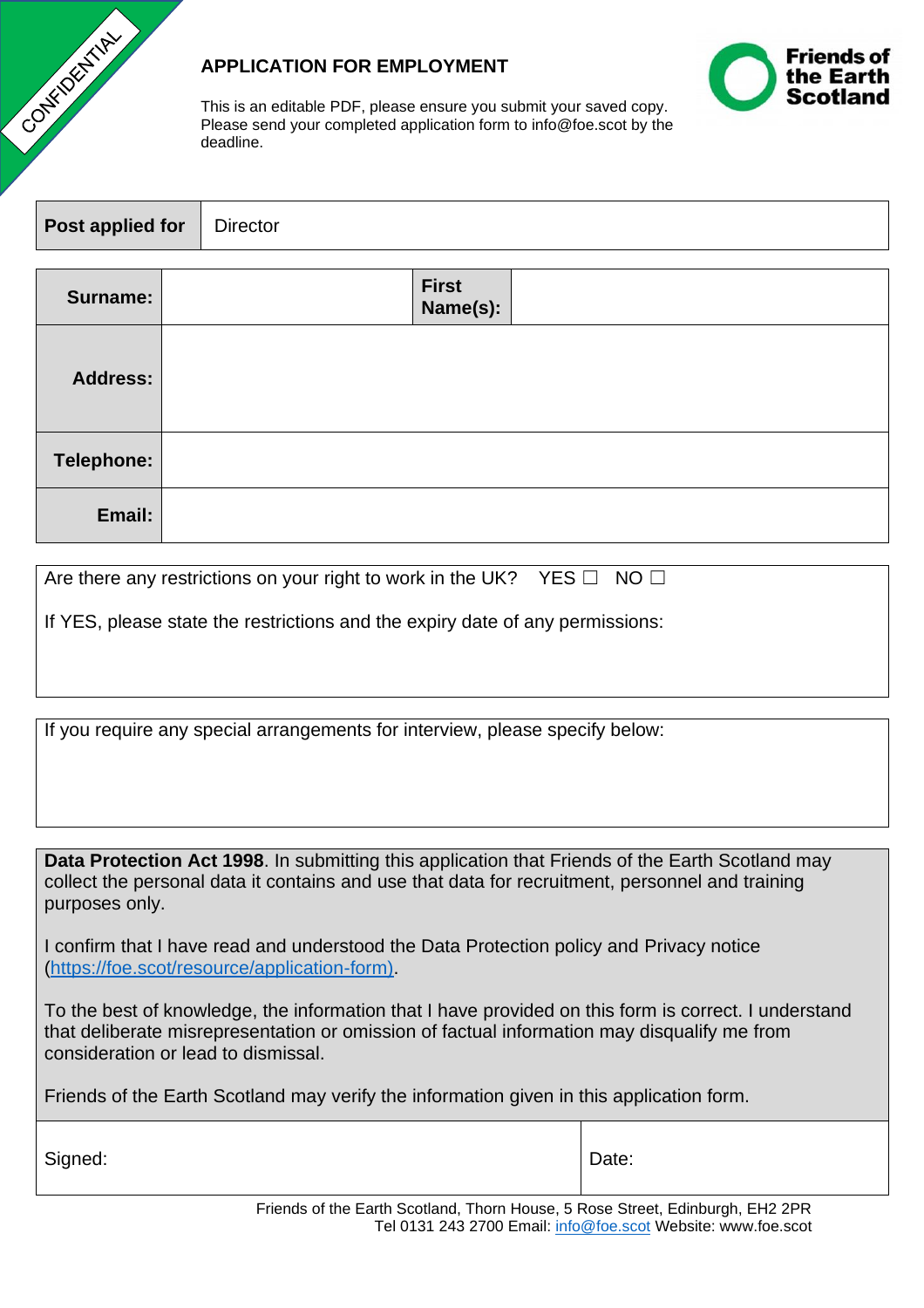| <b>Education and qualifications</b> | Please list details of your educational qualifications including<br>further education and professional qualifications giving dates and<br>grades where known |
|-------------------------------------|--------------------------------------------------------------------------------------------------------------------------------------------------------------|
|                                     |                                                                                                                                                              |
|                                     |                                                                                                                                                              |
|                                     |                                                                                                                                                              |
|                                     |                                                                                                                                                              |
|                                     |                                                                                                                                                              |
|                                     |                                                                                                                                                              |
|                                     |                                                                                                                                                              |
|                                     |                                                                                                                                                              |
|                                     |                                                                                                                                                              |
|                                     |                                                                                                                                                              |
|                                     |                                                                                                                                                              |
|                                     |                                                                                                                                                              |
|                                     |                                                                                                                                                              |
|                                     |                                                                                                                                                              |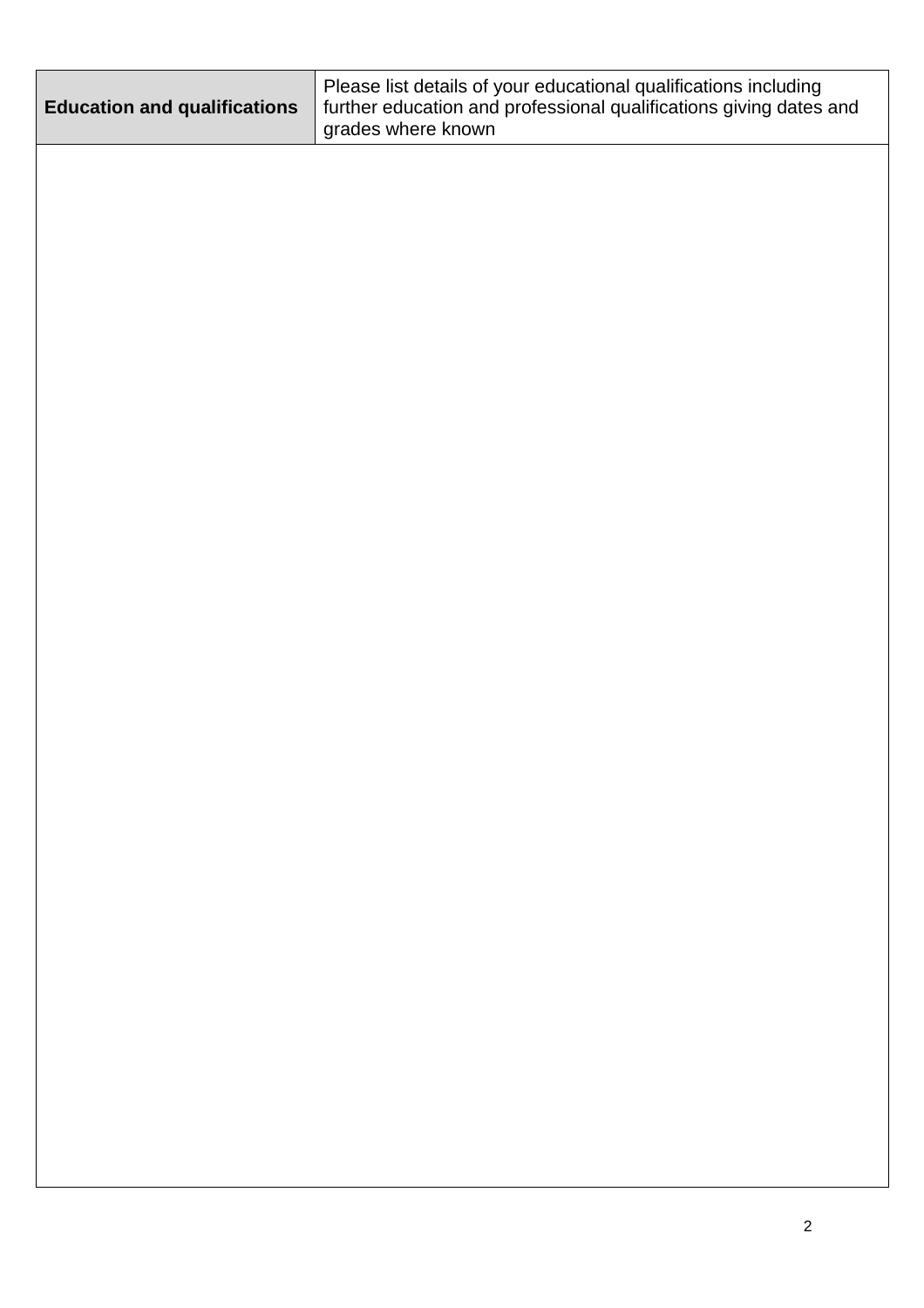| <b>Other training</b> | Please list details any courses you have undertaken, including dates and<br>duration, which did not lead to qualification, and which you feel are relevant to<br>the advertised post. |
|-----------------------|---------------------------------------------------------------------------------------------------------------------------------------------------------------------------------------|
|                       |                                                                                                                                                                                       |
|                       |                                                                                                                                                                                       |
|                       |                                                                                                                                                                                       |
|                       |                                                                                                                                                                                       |
|                       |                                                                                                                                                                                       |
|                       |                                                                                                                                                                                       |
|                       |                                                                                                                                                                                       |
|                       |                                                                                                                                                                                       |
|                       |                                                                                                                                                                                       |
|                       |                                                                                                                                                                                       |
|                       |                                                                                                                                                                                       |
|                       |                                                                                                                                                                                       |
|                       |                                                                                                                                                                                       |
|                       |                                                                                                                                                                                       |
|                       |                                                                                                                                                                                       |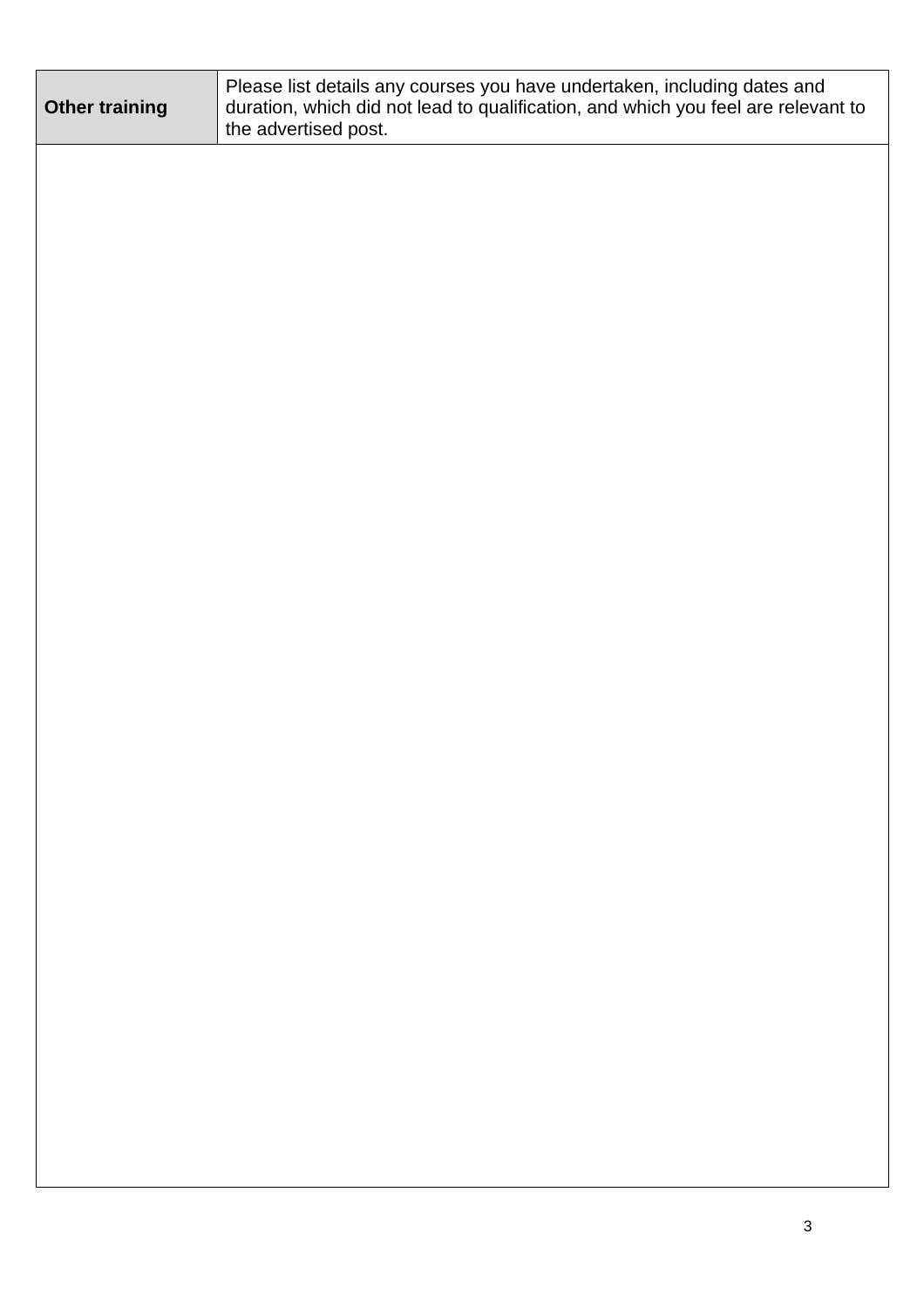| Present or most recent employment                      |                                                    |     |
|--------------------------------------------------------|----------------------------------------------------|-----|
| Name and address of<br>employer                        |                                                    |     |
| Job title                                              |                                                    |     |
| Dates employed                                         | From:                                              | To: |
| <b>Current leaving</b><br>salary/ salary on<br>leaving |                                                    |     |
| Notice required/date<br>available                      |                                                    |     |
| <b>Reason for leaving</b>                              |                                                    |     |
|                                                        | Responsibilities of post and relevant achievements |     |
|                                                        |                                                    |     |
|                                                        |                                                    |     |
|                                                        |                                                    |     |
|                                                        |                                                    |     |
|                                                        |                                                    |     |
|                                                        |                                                    |     |
|                                                        |                                                    |     |
|                                                        |                                                    |     |
|                                                        |                                                    |     |
|                                                        |                                                    |     |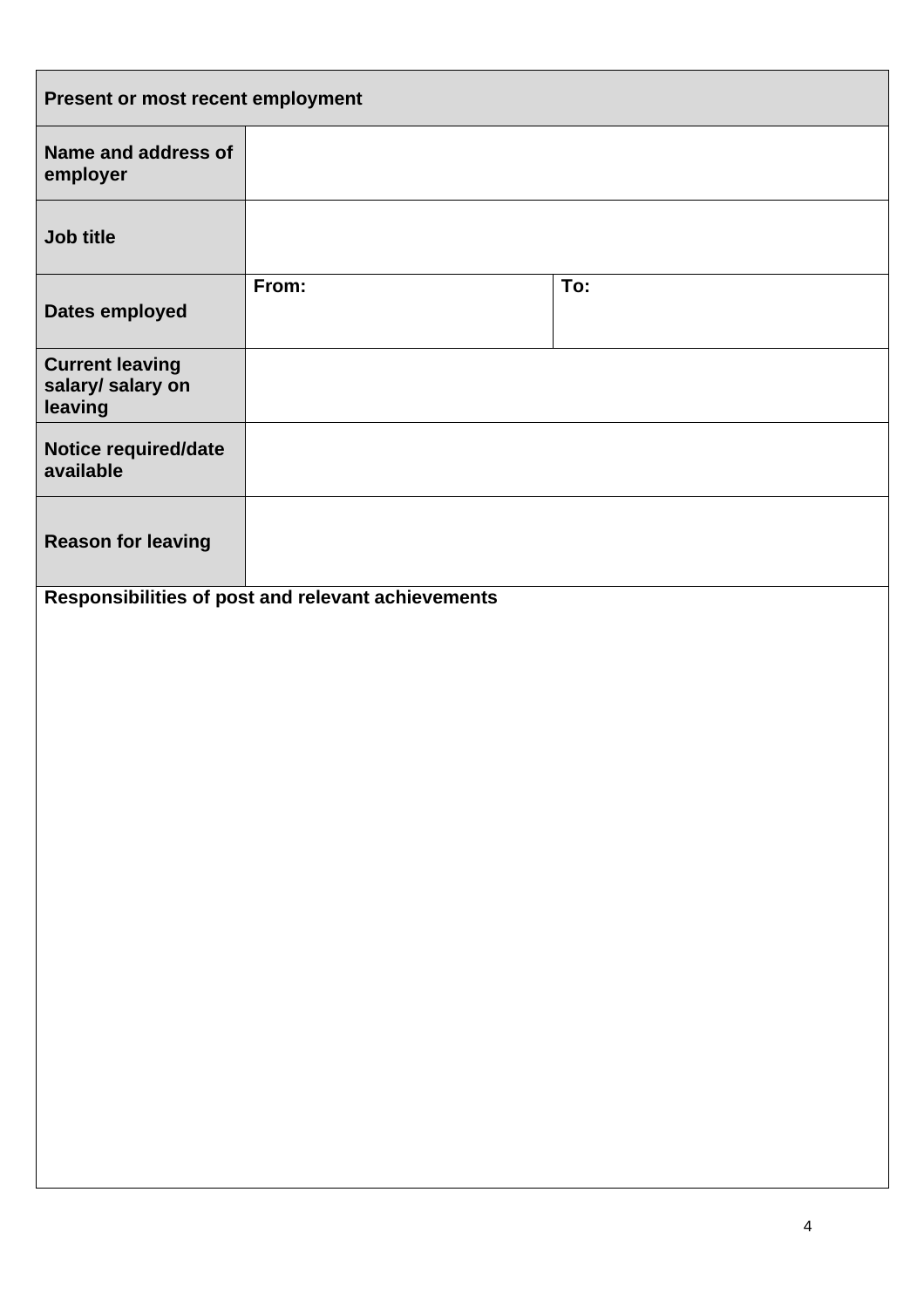| <b>Previous employment</b><br>(most recent first) | Key Responsibilities of Post and Relevant<br><b>Achievements</b> |
|---------------------------------------------------|------------------------------------------------------------------|
| Name and address of employer:                     |                                                                  |
| Job tile:                                         |                                                                  |
| Dates employed:                                   |                                                                  |
| <b>Reason for leaving:</b>                        |                                                                  |
|                                                   |                                                                  |
| <b>Previous employment</b><br>(most recent first) | Key Responsibilities of Post and Relevant<br><b>Achievements</b> |
| Name and address of employer:                     |                                                                  |
| Job tile:                                         |                                                                  |
| Dates employed:<br>Reason for leaving:            |                                                                  |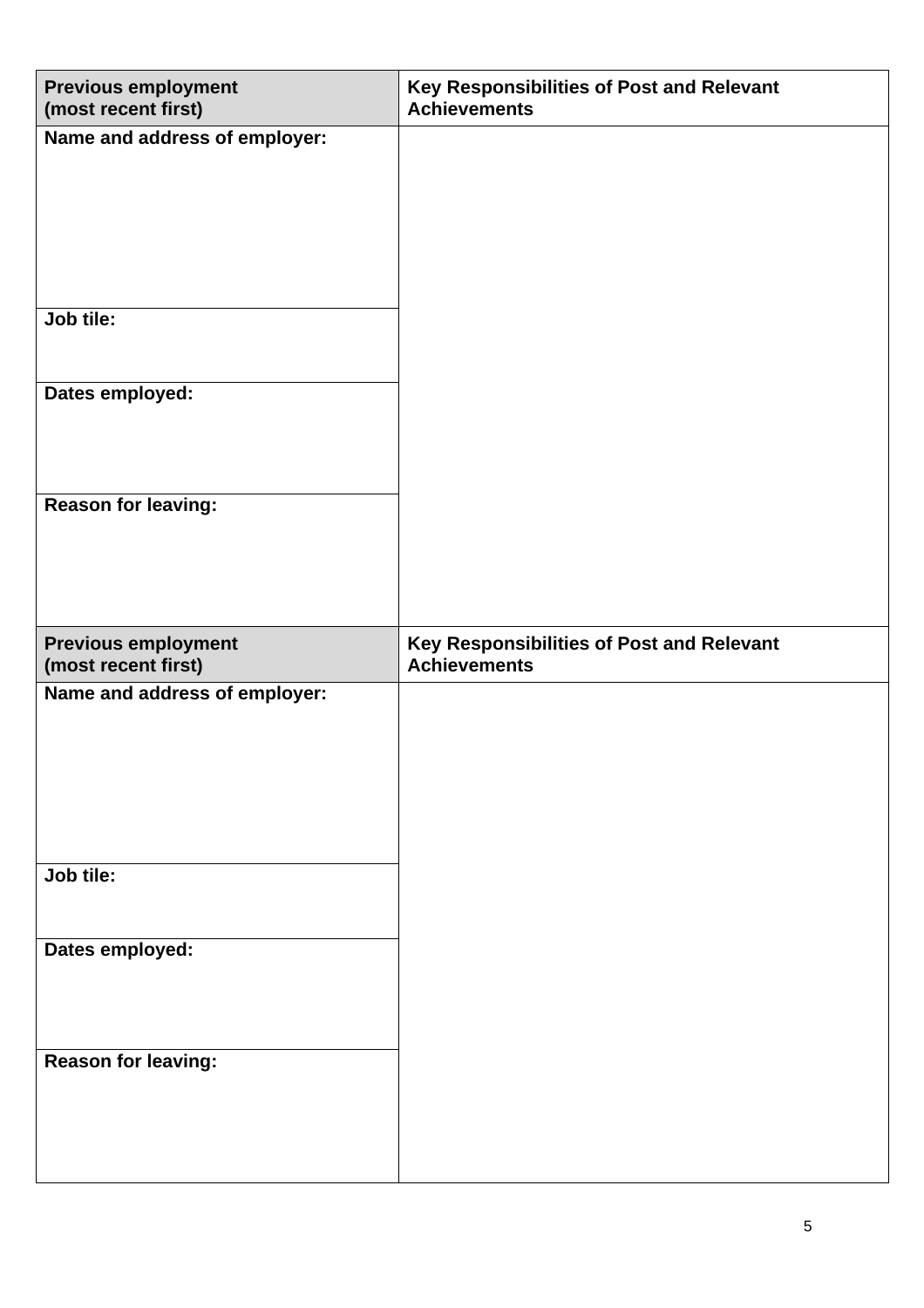| <b>Previous employment</b><br>(most recent first) | Key Responsibilities of Post and Relevant<br><b>Achievements</b> |
|---------------------------------------------------|------------------------------------------------------------------|
| Name and address of employer:                     |                                                                  |
| Job tile:                                         |                                                                  |
| Dates employed:                                   |                                                                  |
| <b>Reason for leaving:</b>                        |                                                                  |
|                                                   |                                                                  |
|                                                   |                                                                  |
| <b>Previous employment</b><br>(most recent first) | Key Responsibilities of Post and Relevant<br><b>Achievements</b> |
| Name and address of employer:                     |                                                                  |
| Job tile:                                         |                                                                  |
| Dates employed:                                   |                                                                  |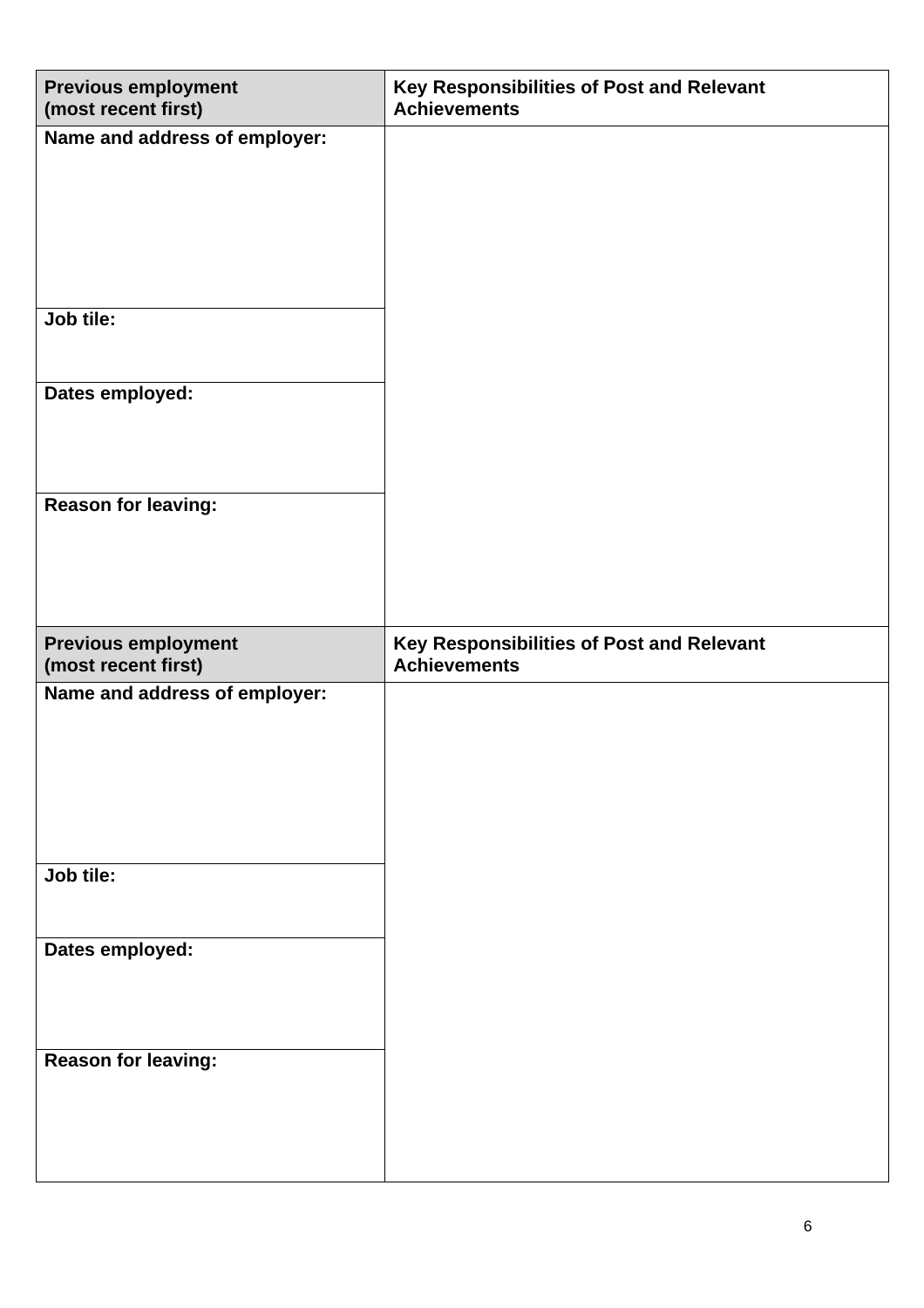| <b>Voluntary experience</b> | Please give details of any voluntary activities you have undertaken<br>and any other relevant experience that supports your application. |
|-----------------------------|------------------------------------------------------------------------------------------------------------------------------------------|
|                             |                                                                                                                                          |
|                             |                                                                                                                                          |
|                             |                                                                                                                                          |
|                             |                                                                                                                                          |
|                             |                                                                                                                                          |
|                             |                                                                                                                                          |
|                             |                                                                                                                                          |
|                             |                                                                                                                                          |
|                             |                                                                                                                                          |
|                             |                                                                                                                                          |
|                             |                                                                                                                                          |
|                             |                                                                                                                                          |
|                             |                                                                                                                                          |
|                             |                                                                                                                                          |
|                             |                                                                                                                                          |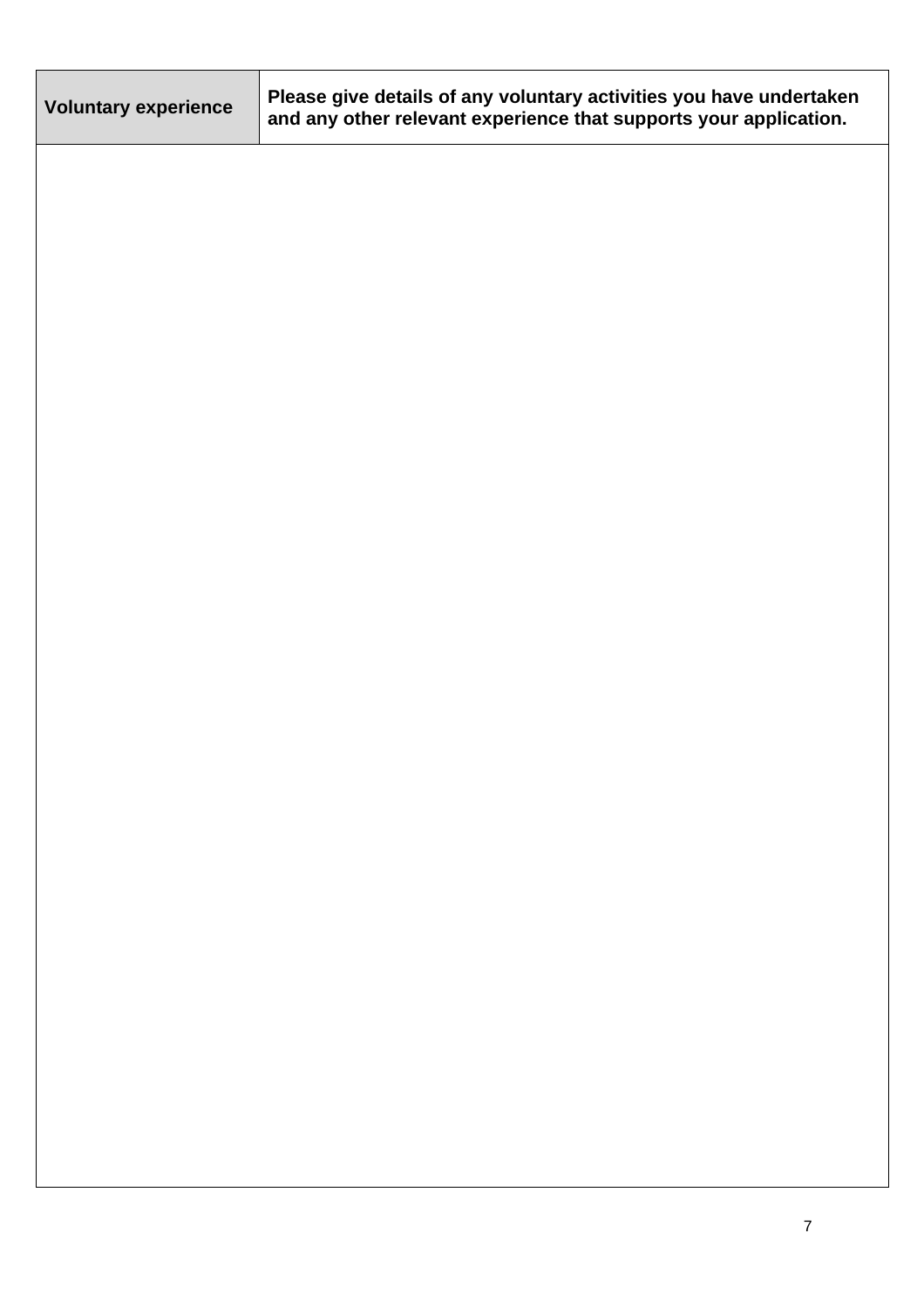| <b>Supporting statement</b> | In no more than 2 pages, please demonstrate how you meet the<br>person specification and how your experience will enable you to<br>deliver on the key responsibilities. |
|-----------------------------|-------------------------------------------------------------------------------------------------------------------------------------------------------------------------|
|                             |                                                                                                                                                                         |
|                             |                                                                                                                                                                         |
|                             |                                                                                                                                                                         |
|                             |                                                                                                                                                                         |
|                             |                                                                                                                                                                         |
|                             |                                                                                                                                                                         |
|                             |                                                                                                                                                                         |
|                             |                                                                                                                                                                         |
|                             |                                                                                                                                                                         |
|                             |                                                                                                                                                                         |
|                             |                                                                                                                                                                         |
|                             |                                                                                                                                                                         |
|                             |                                                                                                                                                                         |
|                             |                                                                                                                                                                         |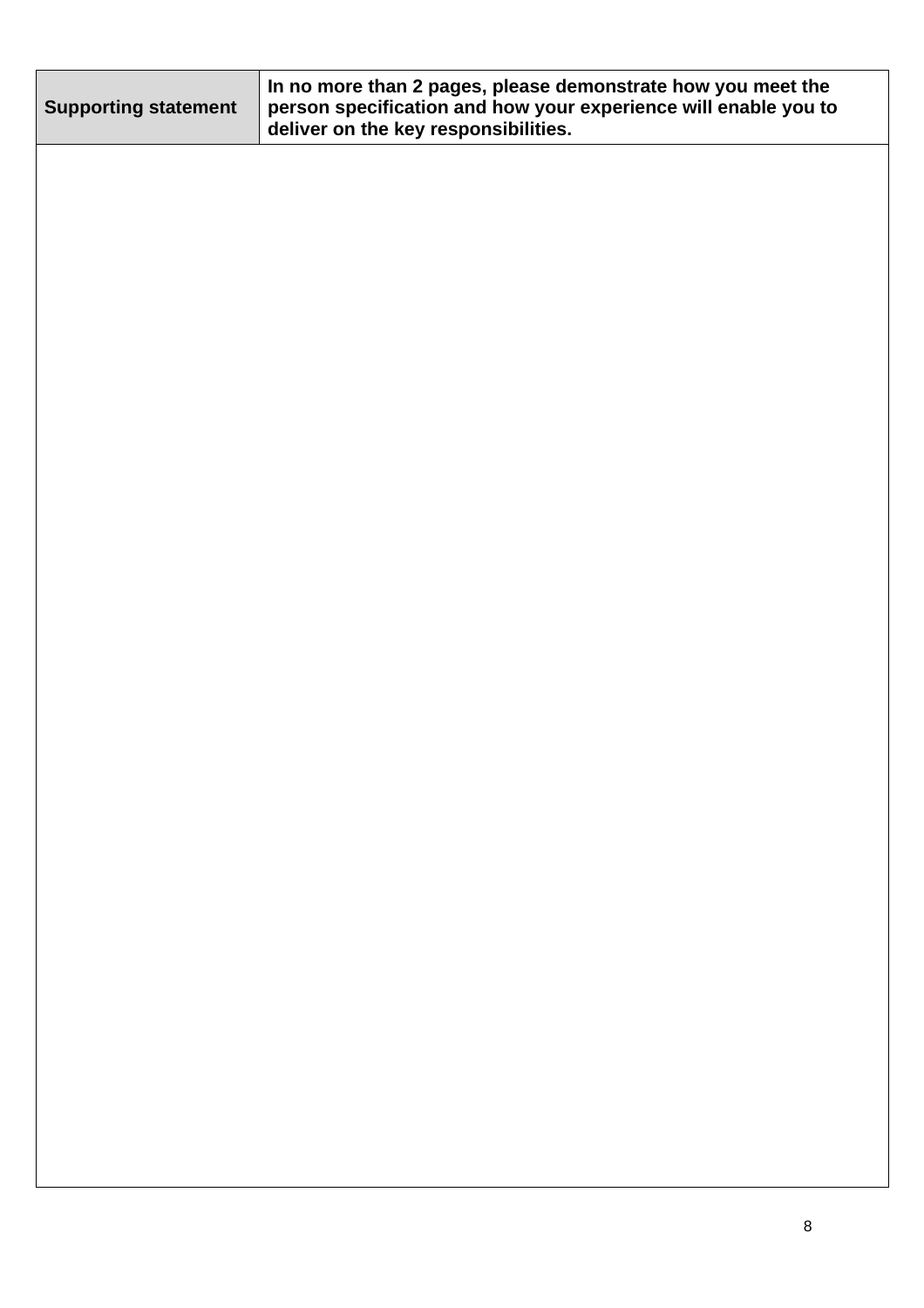**Supporting Statement continued…**